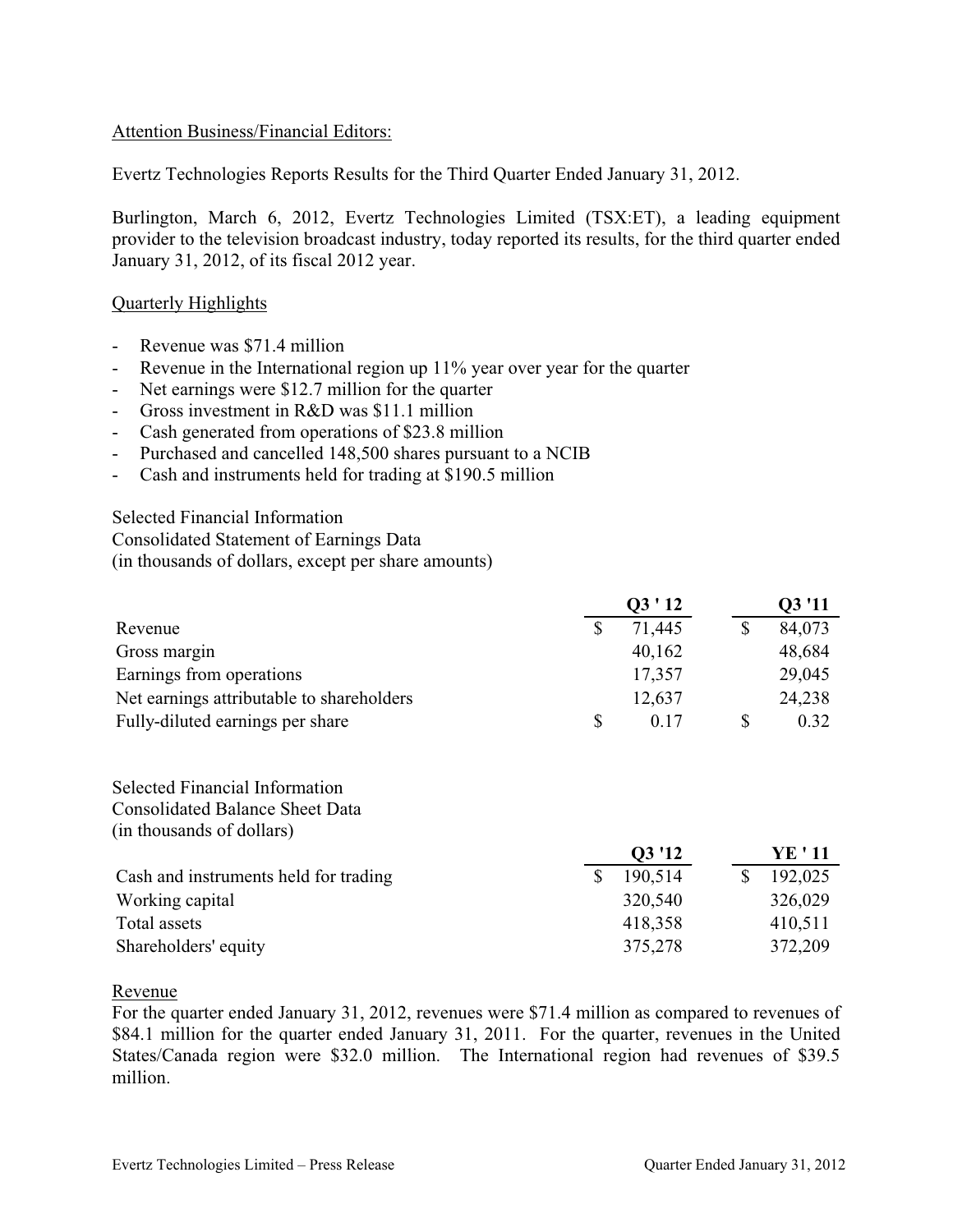#### Gross Margin

For the quarter ended January 31, 2012 gross margin was \$40.2 million compared to \$48.7 million in the same quarter last year. Gross margin percentage was approximately 56.2% compared to 57.9% for the quarter ended January 31, 2011.

## Earnings

For the quarter ended January 31, 2012 net earnings were \$12.7 million as compared to \$24.4 million in the corresponding period last year.

For the quarter ended January 31, 2012, earnings per share on a fully-diluted basis were \$0.17 as compared to \$0.32 in the same period in 2011.

## Operating Expenses

For the quarter January 31, 2012 selling and administrative expenses were \$12.7 million compared to \$10.0 million for the quarter ended January 31, 2011. Selling and administrative expenses represented approximately 17.7% of revenue in the quarter ended January 31, 2012.

For the quarter ended January 31, 2012 gross research and development expenses increased by \$1.4 million or 15% as compared to the corresponding period in 2011. Gross research and development expenses represented approximately 15.5% of revenue for the quarter compared to 11.4% for the same period last year.

#### Liquidity and Capital Resources

The Company's working capital as at January 31, 2012 was \$320.5 million as compared to \$326.0 million on April 30, 2011.

Cash and instruments held for trading were \$190.5 million as at January 31, 2012 as compared to \$192.0 million on April 30, 2011.

Cash provided by operations was \$23.8 million for the quarter ended January 31, 2012 as compared to \$29.0 million for the quarter ended January 31, 2011. Before taking into account the changes in non-cash working capital, the Company generated \$16.7 million from operations for the quarter ended January 31, 2012 compared to \$24.2 million for the same period last year.

The Company spent \$10.9 million on the purchase of equipment for the quarter ended January 31, 2012 as compared to \$0.6 million for the quarter ended January 31, 2011.

For the quarter ended January 31, 2012, the Company used cash from financing activities of \$8.7 million which was principally a result of the payment of dividends of \$8.8 million and the repurchase of common shares for \$1.8 million being partially offset by cash generated of \$2.0 million from the issuance of common shares.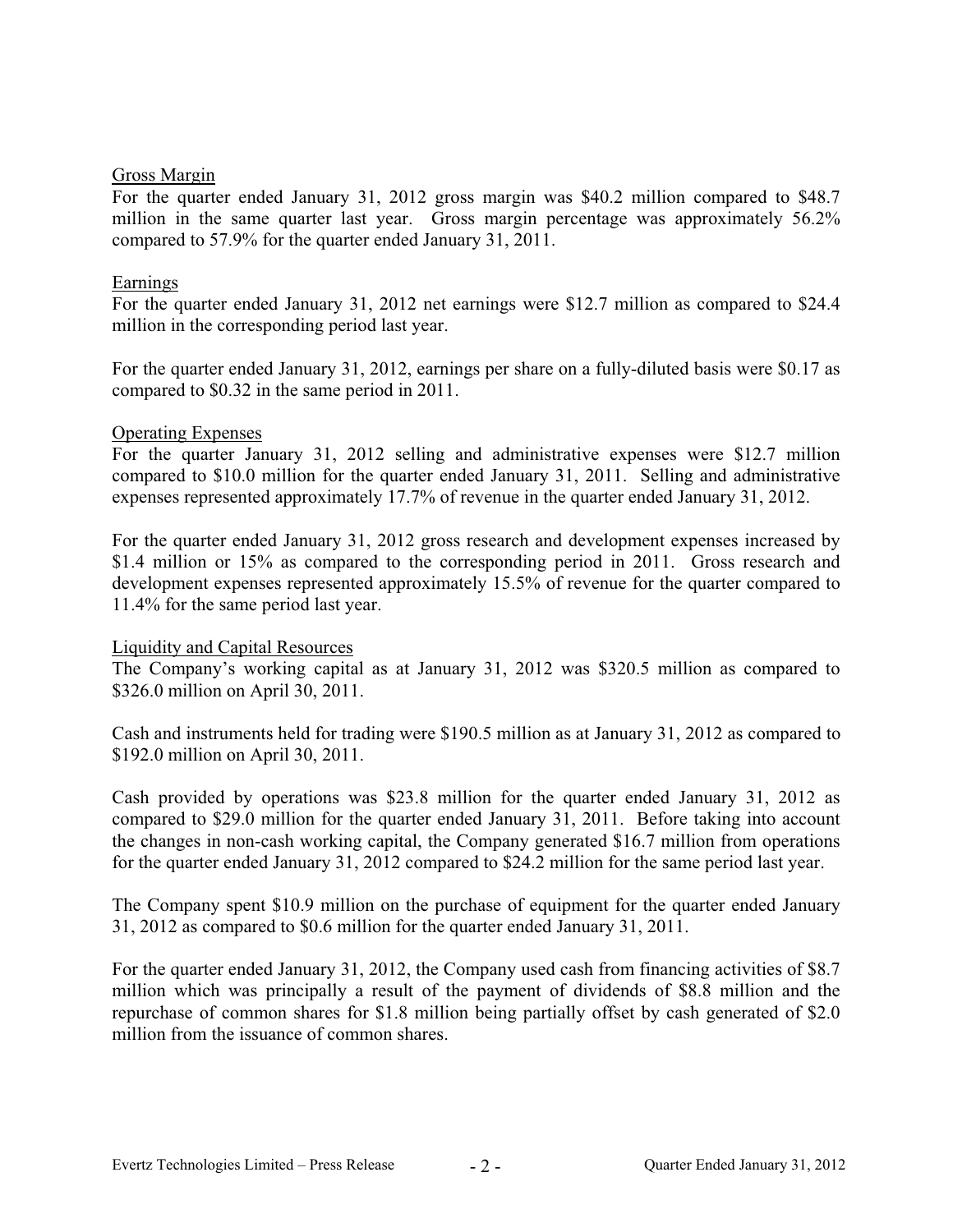## IFRS Reporting Commenced First Quarter of 2012

Starting with the first quarter of 2012, Evertz is now reporting its financial results in accordance with International Financial Reporting Standards ("IFRS"). Previously, the Company prepared its financial results under Canadian Generally Accepted Accounting Standards ("Canadian GAAP"). The comparative financial information has been restated to reflect the adoption of IFRS. Further information on the transition from Canadian GAAP to IFRS is provided within the Company's first quarter July 31, 2011 Management's Discussion and Analysis and Note 16 to the July 31, 2011 Interim Condensed Consolidated Financial Statements.

#### Shipments and Backlog

Purchase order backlog at the end of February 2012 was in excess of \$42 million and shipments during the month of February 2012 exceeded \$26 million.

#### Dividend Declared

On March 06, 2012, the Evertz Board of Directors approved an increase of the dividend to \$0.14 per share from \$0.12 per share. This is the  $5<sup>th</sup>$  dividend increase in the past five years, reflecting the underlying strength of the Company's cash flow and business outlook.

The dividend is payable to shareholders of record on March 16, 2012 and will be paid on or about March 23, 2012.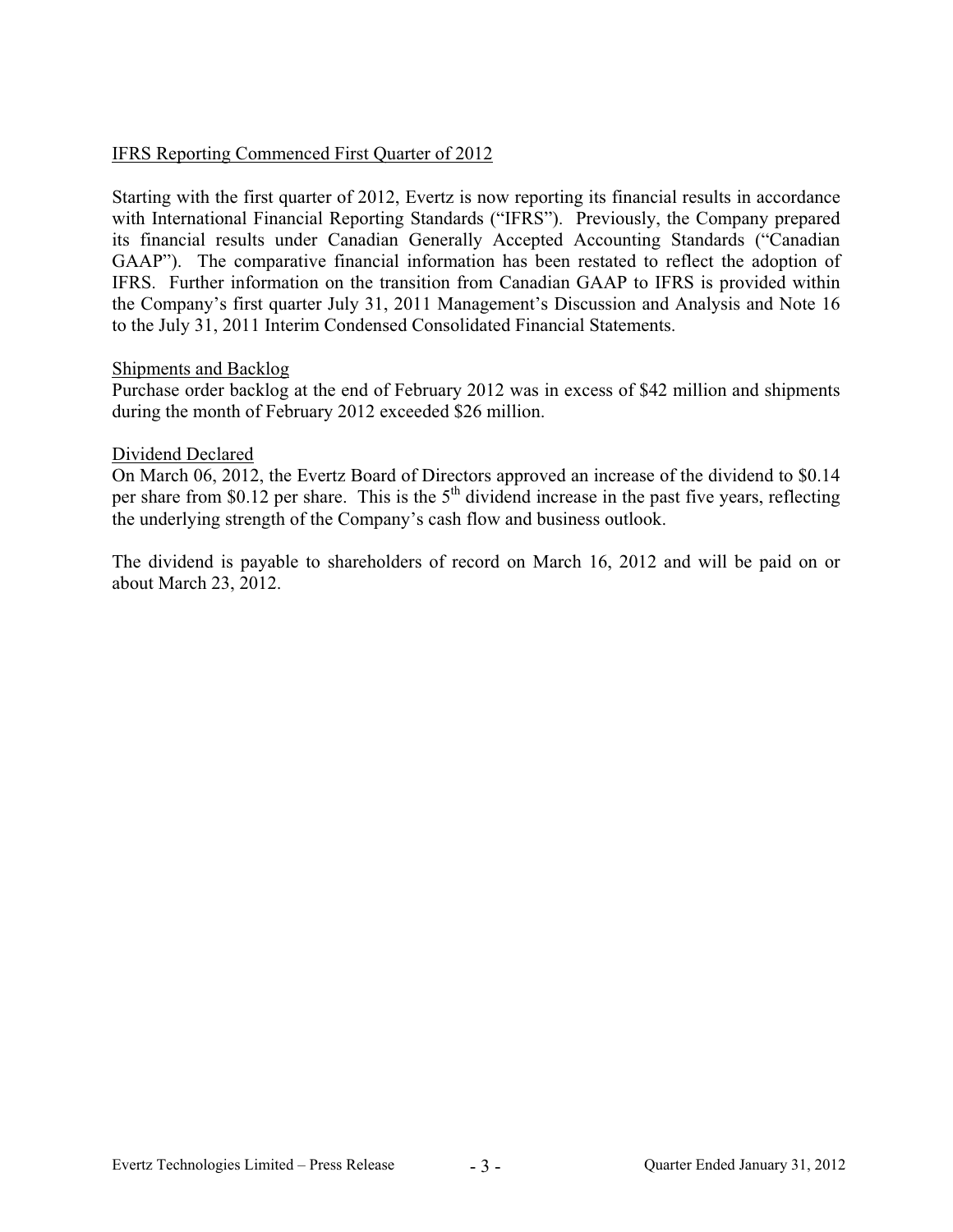# **Selected Consolidated Financial Information**

(Unaudited)

(in thousands of dollars, except earnings per share and share data)

|                                                       |                         | Three month period ended |                          | Nine month period ended |                                  |         |                          |                         |
|-------------------------------------------------------|-------------------------|--------------------------|--------------------------|-------------------------|----------------------------------|---------|--------------------------|-------------------------|
|                                                       |                         | January 31,              |                          |                         | January 31,                      |         |                          |                         |
|                                                       |                         | 2012                     |                          | 2011                    |                                  | 2012    |                          | 2011                    |
|                                                       |                         |                          |                          |                         |                                  |         |                          |                         |
| Revenue                                               | \$                      | 71,445                   | \$                       | 84,073                  | \$                               | 217,060 | \$                       | 240,216                 |
| Cost of goods sold                                    |                         | 31,283                   |                          | 35,389                  |                                  | 93,675  |                          | 100,895                 |
| Gross margin                                          |                         | 40,162                   |                          | 48,684                  |                                  | 123,385 |                          | 139,321                 |
|                                                       |                         |                          |                          |                         |                                  |         |                          |                         |
| Expenses                                              |                         |                          |                          |                         |                                  |         |                          |                         |
| Selling and administrative                            |                         | 12,677                   |                          | 9,985                   |                                  | 34,798  |                          | 27,194                  |
| General                                               |                         | 1,580                    |                          | 1,827                   |                                  | 4,678   |                          | 4,770                   |
| Research and development                              |                         | 11,058                   |                          | 9,620                   |                                  | 31,418  |                          | 25,863                  |
| Investment tax credits                                |                         | (2,574)                  |                          | (2,258)                 |                                  | (7,310) |                          | (6, 139)                |
| Foreign exchange gain                                 |                         | 64                       |                          | 465                     |                                  | (3,001) |                          | (478)                   |
|                                                       |                         | 22,805                   |                          | 19,639                  |                                  | 60,583  |                          | 51,210                  |
| Earnings before undernoted                            |                         | 17,357                   |                          | 29,045                  |                                  | 62,802  |                          | 88,111                  |
| Finance income                                        |                         | 551                      |                          | 204                     |                                  | 1,427   |                          | 733                     |
| Finance costs                                         |                         | (45)                     |                          | (43)                    |                                  | (142)   |                          | (120)                   |
| Other income and expenses                             |                         | (332)                    |                          | 3,935                   |                                  | (557)   |                          | 2,428                   |
| Earnings before income taxes                          |                         | 17,531                   |                          | 33,141                  |                                  | 63,530  |                          | 91,152                  |
|                                                       |                         |                          |                          |                         |                                  |         |                          |                         |
| Provision for (recovery of) income taxes              |                         |                          |                          |                         |                                  |         |                          |                         |
| Current                                               |                         | 4,323                    |                          | 7,970                   |                                  | 17,804  |                          | 24,848                  |
| Deferred                                              |                         | 463                      |                          | 808                     |                                  | (740)   |                          | 463                     |
|                                                       |                         | 4,786                    |                          | 8,778                   |                                  | 17,064  |                          | 25,311                  |
| Net earnings for the period                           | \$                      | 12,745                   | \$                       | 24,363                  | \$                               | 46,466  | \$                       | 65,841                  |
|                                                       |                         |                          |                          |                         |                                  |         |                          |                         |
| Net earnings attributable to non-controlling interest |                         | 108                      |                          | 125                     |                                  | 306     |                          | 461                     |
| Net earnings attributable to shareholders             |                         | 12,637                   |                          | 24,238                  |                                  | 46,160  |                          | 65,380                  |
| Net earnings for the period                           | $\overline{\mathbb{S}}$ | 12,745                   | $\overline{\mathcal{S}}$ | 24,363                  | $\overline{\mathcal{S}}$         | 46,466  | $\overline{\mathcal{S}}$ | 65,841                  |
|                                                       |                         |                          |                          |                         |                                  |         |                          |                         |
| Earnings per share                                    |                         |                          |                          |                         |                                  |         |                          |                         |
| Basic                                                 | \$                      | 0.17                     | \$                       | 0.32                    | \$                               | 0.63    | \$                       | 0.88                    |
| Diluted                                               | \$                      | 0.17                     | \$                       | 0.32                    | \$                               | 0.62    | \$                       | 0.88                    |
|                                                       |                         |                          |                          |                         |                                  |         |                          |                         |
| <b>Consolidated Balance Sheet Data</b>                |                         |                          |                          |                         |                                  |         |                          |                         |
|                                                       |                         |                          |                          |                         | As at<br><b>January 31, 2012</b> |         |                          | As at<br>April 30, 2011 |
| Cash and instruments held for trading                 |                         |                          | \$                       | 190,514                 |                                  | \$      |                          | 192,025                 |
| Inventory                                             |                         |                          | \$                       | 104,353                 |                                  | \$      |                          | 106,422                 |
| Working capital                                       |                         |                          | \$                       | 320,540                 |                                  | \$      |                          | 326,029                 |
| Total assets                                          |                         |                          | $\mathbb{S}$             | 418,358                 |                                  | \$      |                          | 410,511                 |
| Shareholders' equity                                  |                         |                          | \$                       | 375,278                 |                                  | \$      |                          | 372,209                 |
| Number of common shares outstanding:                  |                         |                          |                          |                         |                                  |         |                          |                         |
| Basic                                                 |                         |                          |                          | 73,260,486              |                                  |         |                          | 74,470,606              |
| Fully-diluted                                         |                         |                          |                          | 77,973,286              |                                  |         |                          | 78,577,206              |
| Weighted average number of shares outstanding:        |                         |                          |                          |                         |                                  |         |                          |                         |
| <b>Basic</b>                                          |                         |                          |                          | 73,746,646              |                                  |         |                          | 73,989,997              |
| Fully-diluted                                         |                         |                          |                          | 73,937,254              |                                  |         |                          | 74,879,139              |
|                                                       |                         |                          |                          |                         |                                  |         |                          |                         |